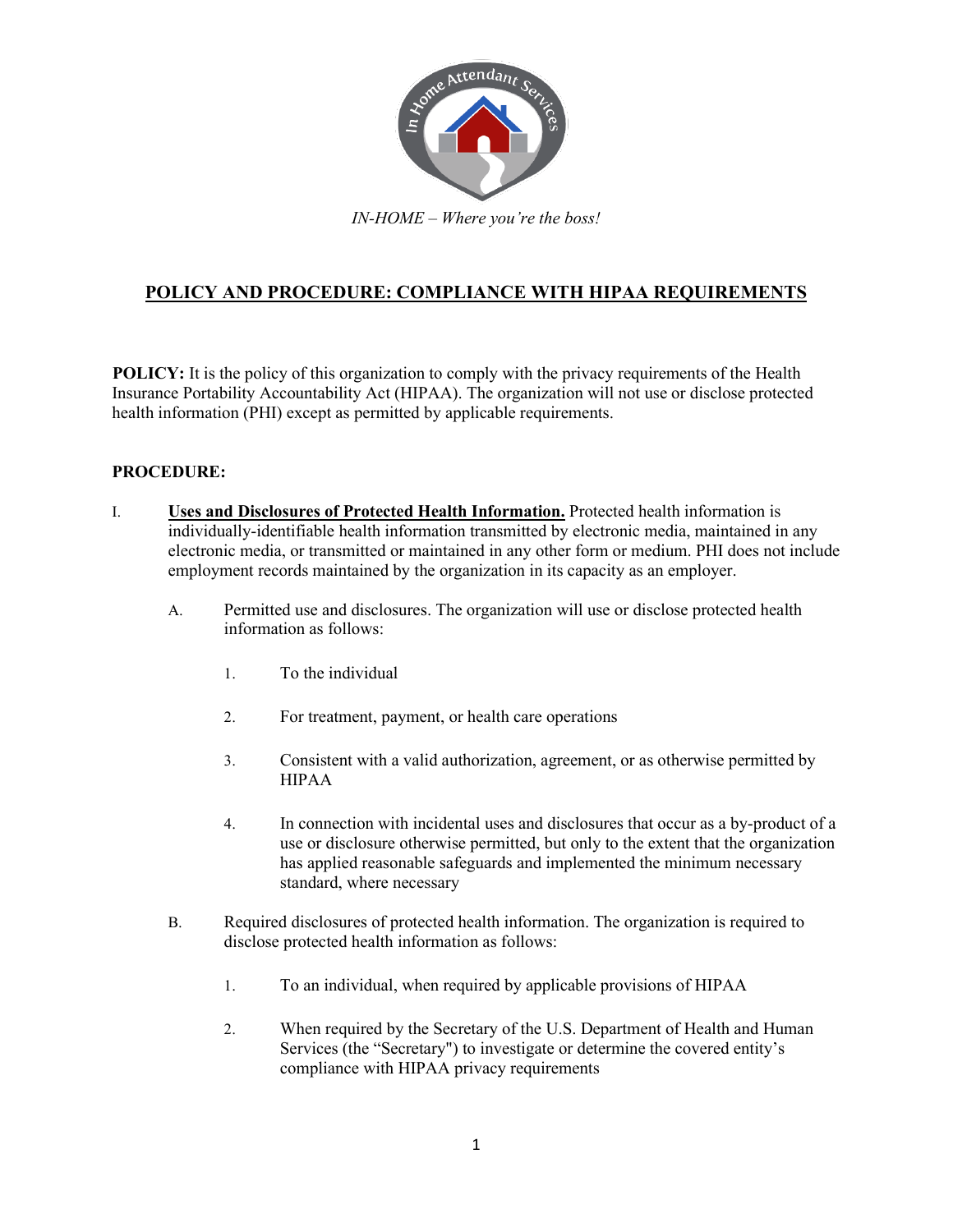- C. Disclosure of minimum necessary information. When using or disclosing protected health information or when requesting protected health information from another entity, the organization will make reasonable efforts to limit disclosure of protected health information to the minimum necessary to accomplish the intended purpose of the use, disclosure, or request. Provided, however, that disclosure of the minimum necessary information does not apply to:
	- 1. Disclosure to or requests by a health care provider for treatment
	- 2. Use or disclosures to the individual as permitted, required, or authorized by applicable requirements
	- 3. Disclosures made to the Secretary
	- 4. Disclosures required by law
	- 5. Disclosures required for compliance with HIPAA requirements
- D. Use and disclosures of protected health information subject to an agreed-upon restriction. The organization will not use or disclose health information covered by any restriction to which the organization and individual agree is in violation of such restriction.
- E. Uses and disclosures of de-identified protected health information. The organization may disclose de-identified health information or information necessary to create de-identified information to busines associates for such purpose. Business associates are not members of the organization's workforce and engage in functions involving the or disclosure of individually identifiable health information.
- F. Disclosure to business associates. The organization may disclose protected health information to business associates and may allow business associates to create or receive protected health information on its behalf if the organization obtains satisfactory assurance that the business associate will appropriately safeguard the information. Such satisfactory assurances must be documented in the form of a written contract or other written agreement or arrangement with business associates that meet applicable requirements. If the organization knows of a pattern of activity or practice of a business associate that constitutes material breach or violation of the business associate's obligation under the contract or other arrangement, the organization will take reasonable steps to cure the breach or end the violation. If such steps are unsuccessful, the organization may terminate the contract or arrangement or, if termination is not feasible, report the problem to the Secretary.
- G. Deceased individuals. If under applicable law executor, administrator, or other person has authority to act on behalf of a deceased individual or of the individual's estate, the organization will treat such person as a personal representative with respect to protected health information relevant to such personal representation.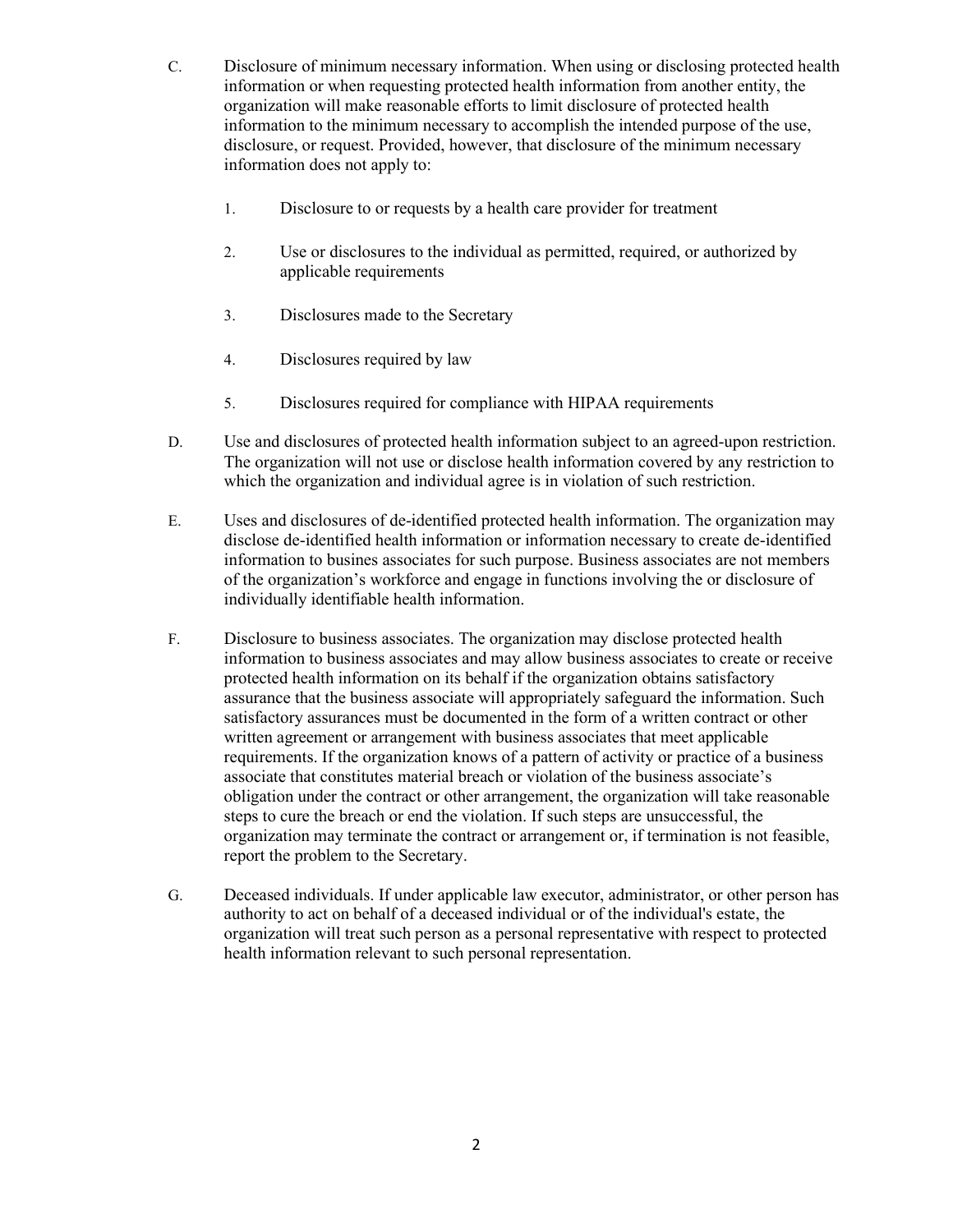- H. Personal representatives. The organization will treat personal representatives as individuals. Persons authorized to act on behalf of an individual who is an adult or an emancipated minor in making decisions related to health care are personal representatives, with respect to protected health information relevant to such personal representation. If a parent, guardian, or other person acting in loco parentis has authority to act on behalf of an individual who is an unemancipated minor in making decisions related to health care, the organization will treat such person a personal representative unless:
	- 1. The minor consents to such health care services
	- 2. The minor may lawfully obtain such health care services without the consent of a parent, guardian, or other person acting in loco parentis
	- 3. A court or another person authorized by law consents to such health care services; or a parent, guardian, or other person acting in loco parentis assents to an agreement of confidentiality between the organization and the minor, with respect to such health care services

The organization may, however, elect not to treat a person as the personal representative of an individual if:

- a) The organization has a reasonable belief that the individual has been or may be subjected to domestic violence, abuse, or neglect by such person; or
- b) Treating such person as the personal representative could endanger the individual, and the organization in the exercise of professional judgment decides that it is not in the best interest of the individual to treat the person as the individual's personal representative
- I. Use and disclosures consistent with notice. The organization will not use or disclose protected health information in a manner that is inconsistent with the attached notice.
- J. Disclosures by staff members who are victims of a crime. Staff members who are victims of criminal acts may disclose protected health information to law enforcement officials so long as the protected health information disclosed is about the suspected perpetrator of the criminal act and the protected health information disclosed is limited, consistent with applicable requirements.

#### II. **Use or disclosures to carry out treatment, payment. or health care operations.**

- A. The organization may use or disclose PHI for:
	- 1. Its own treatment, payment, or health care operations
	- 2. The treatment or payment activities of any health care provider
	- 3. The health care operations of the entity that receives the information ether has or had a relationship with the individual who is the subject of the information, the protected health information pertains to such relationship, and the disclosure is: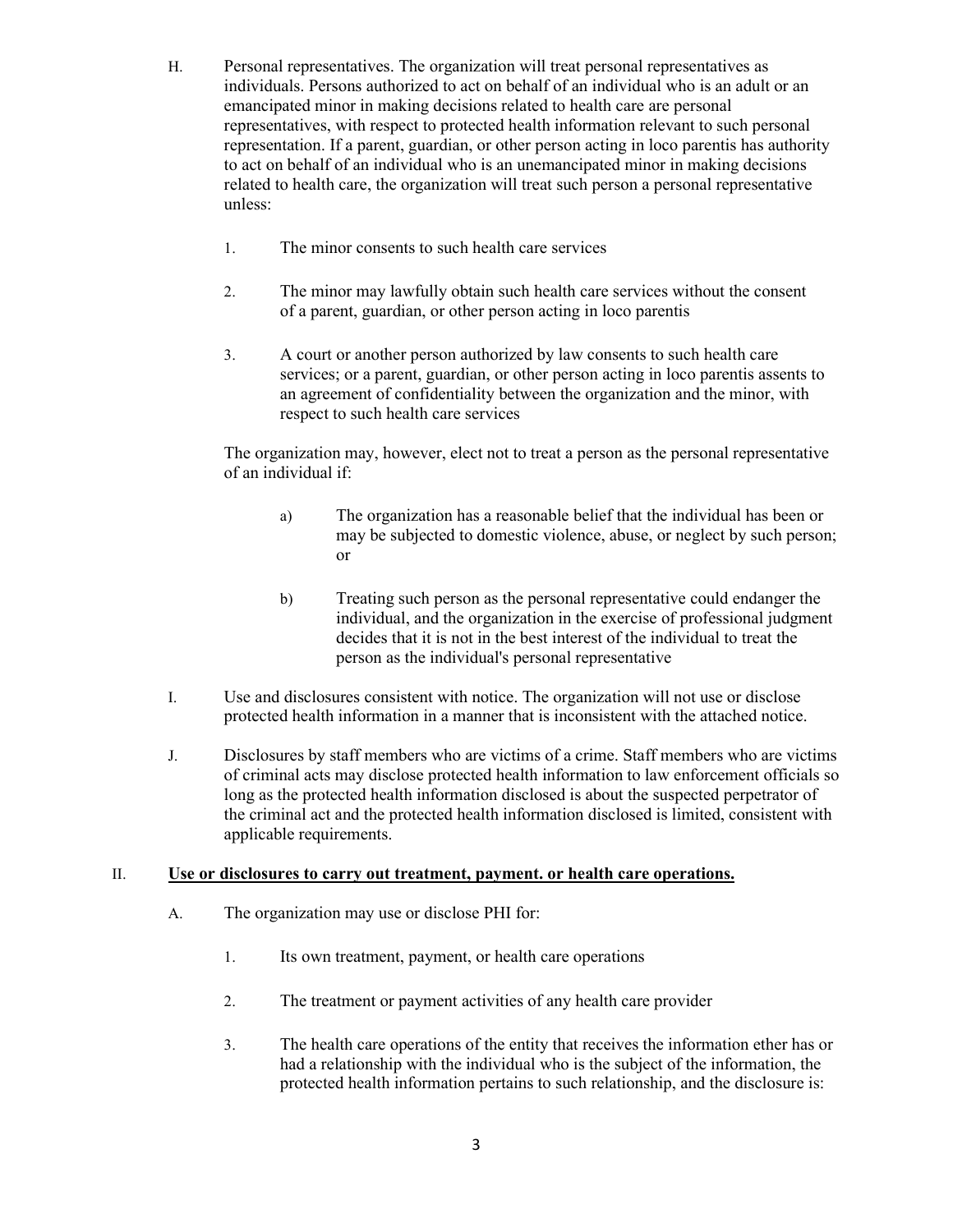- a) For "health care operations," including quality assessment and . improvement activities, population-based activities relating to improving health and reducing health care costs, case management and care coordination, conducting training programs and accreditation, licensing or
- b) Credentialing activities or for the purpose of health care fraud and abuse detection or compliance
- B. Authorization for uses and disclosures. The organization will obtain a valid authorization for uses and disclosures of protected health information unless the use or disclosure is required or otherwise permitted by HIPAA. When the organization receive a valid authorization, use or disclosure will be consistent with such authorization. Specific authorization will be required to disclosure of psychotherapy notes, except use by the originator for treatment; in training programs in which students, trainees, or practitioners in mental health learn under supervision to practice or improve their skills in group, joint, family, or individual counseling; use by the organization to defend a legal action or other proceeding brought by the individual; or for oversight of the originator of psychotherapy notes consistent with applicable requirements.
	- 1. Valid authorizations must include the following:
		- a) A description of the information to be used or disclosed
		- b) The identification of the persons or classes of persons authorized to make the use or disclosure of the PHI
		- c) The identification of the persons or class of persons to whom the covered entity is authorized to make the use or disclosure
		- d) A description of each purpose of the use or disclosure
		- e) An expiration date or event
		- f) The individual's signature and date
		- g) If signed by a personal representative, a description of his/her authority to act for the individual.
		- h) A statement that the individual may revoke the authorization in writing
		- i) A statement that treatment, payment, enrollment, or eligibility for benefits may not be conditioned on obtaining the authorization or a statement about the consequences of refusing to sign the authorization
		- j) A statement about the potential for the protected health information to be re-disclosed by the recipient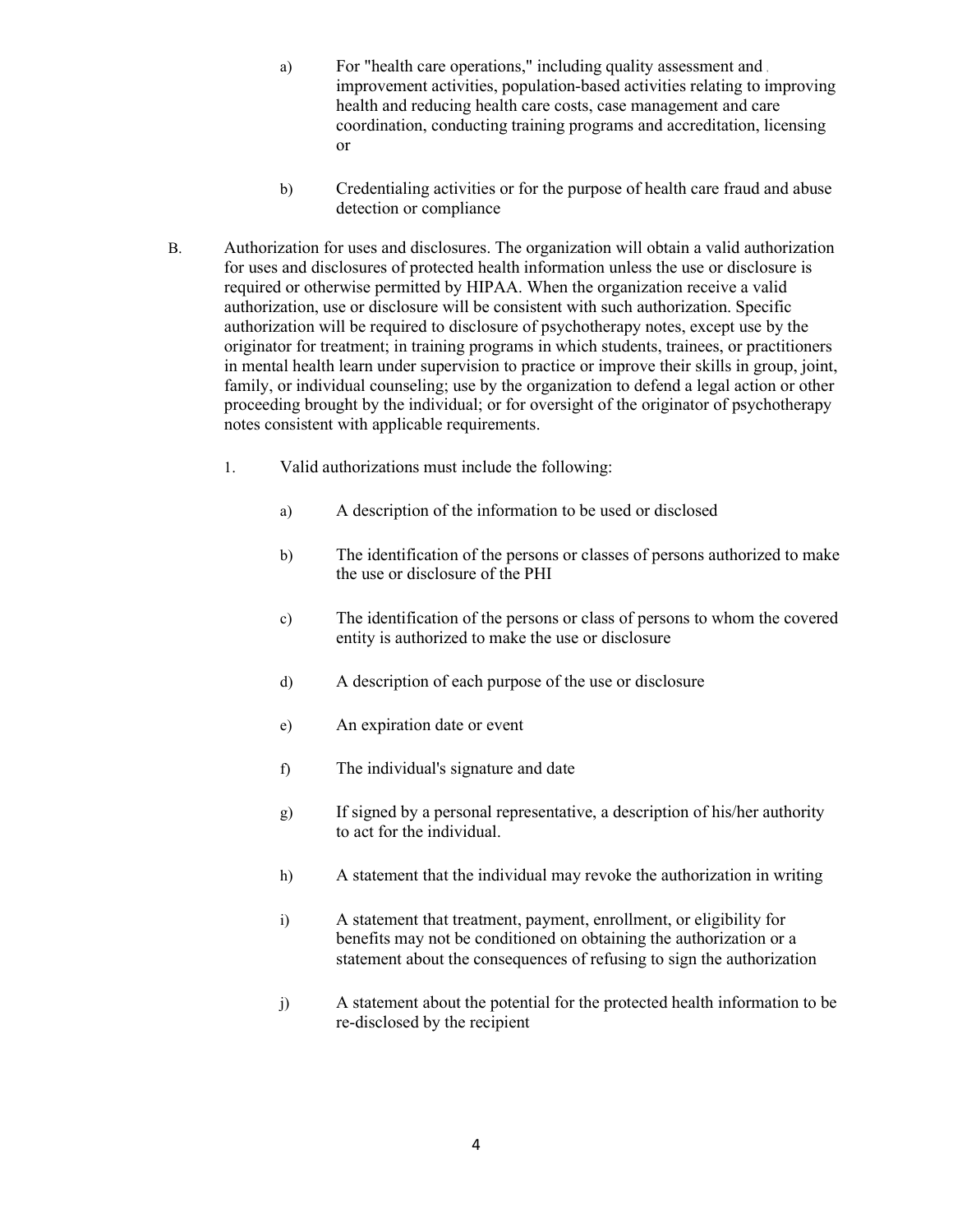- C. Uses and disclosure requiring an opportunity for the individual to agree or to object. The organization may use or disclose protected health information without the written authorization of the individual, provided that the individual is informed in advance, orally, or in writing of the use or disclosure and has the opportunity to agree to, or prohibit or restrict the disclosure in accordance with applicable requirements. Such permitted uses and disclosure, absent objection, include:
	- 1. Use of the individual's name, location, and condition described in general terms that do not communicate specific medical information about the individual and the individual's religious affiliation; to maintain a directory of individuals receiving services from the organization. Such directory information may be disclosed to clergy or to other persons who ask for the individual by name. If the individual is unable to object to this use and disclosure due to emergency circumstances, the information may, nonetheless, be disclosed if consistent with a prior expressed preference of the individual, if any, that is known to the organization and in the individual's best interest in the exercise of professional judgment. The organization will inform the individual and provide an opportunity to object to uses or disclosure for directory purposes when it becomes practicable to do so.
- D. Uses and disclosures for involvement in the individual's care and notification purpose. The organization may disclose to a family member, other relative, or a close personal friend of the individual; or any other person identified by the individual; protected health information directly relevant to such paeon's involvement with the individual's care or payment related to the individual's health care. The organization may also disclose protected health information to notify or assist in the notification of a family member, a personal representative of the individual, or another person responsible for the care of the individual of the individual <sup>1</sup>s location, general condition, or death.
- E. Uses and disclosures with the individual present. If the individual is present for, or otherwise available prior to, a permitted use or disclosure md has the capacity to make health care decisions, the organization may use or disclose the protected health information if it obtains the individual's agreement, provides the individual with opportunity to object to the disclosure, and the individual dose not object to the disclosure.
- F. Limited use and disclosures when the individual is not present. If the individual is not present for, or the opportunity to agree or object to the use of disclosure cannot practicably be provided because of the individual's incapacity or an emergency circumstance, the organization may, in the exercise of professional judgment, determine whether the disclosure is in the best interests of the individual and, if so, disclose only the protected health information that is directly relevant to the involvement with the individual's health care. The organization may use professional judgment and its experience with common practice to make reasonable inferences of the individual 's best interest in allowing a person to act on behalf of the individual to pick up filled prescriptions, medical supplies, x-rays, or other similar a forms of protected health information.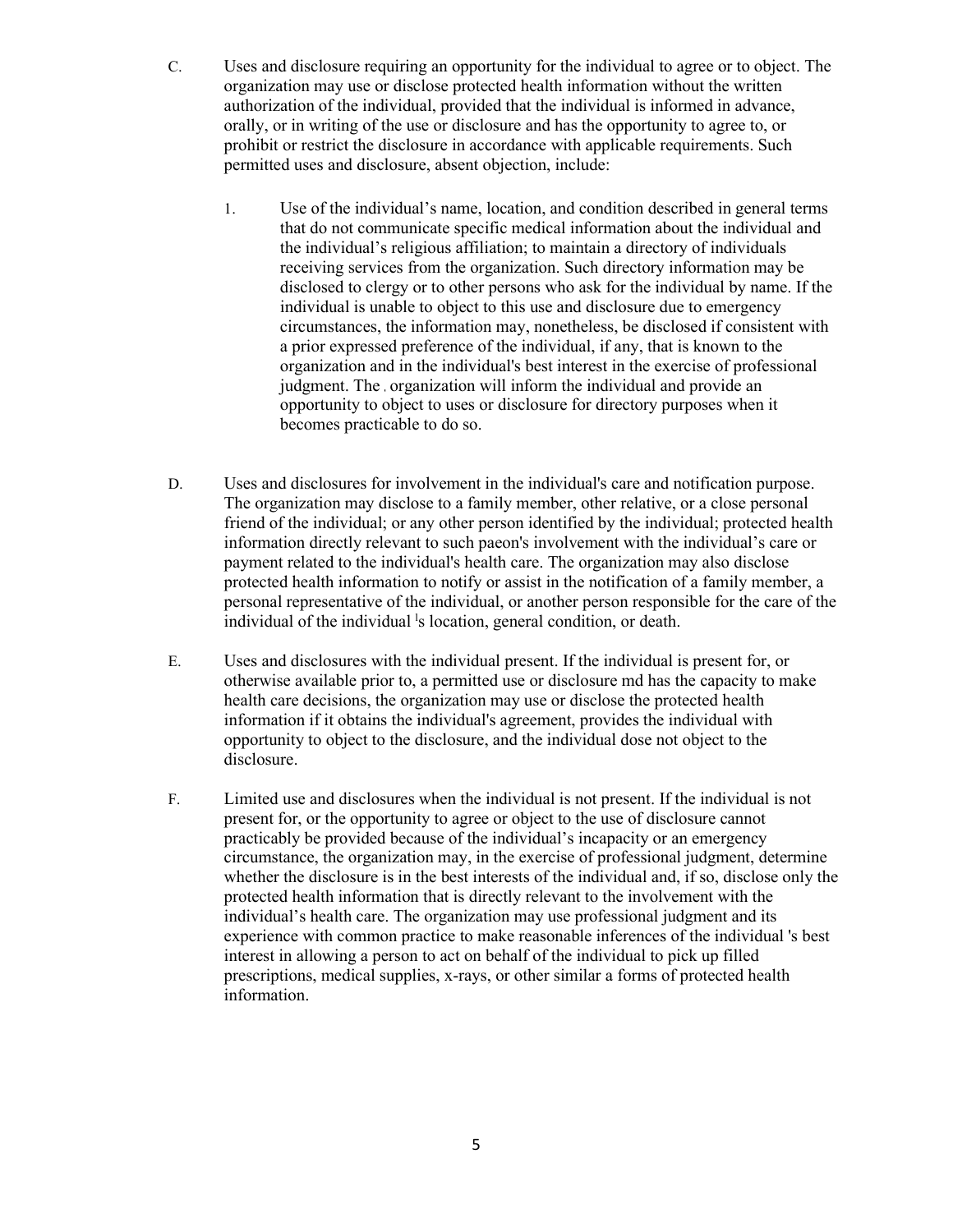- G. Use and disclosure for disaster relief purposes. The organization may use or disclose protected health information to a public or private entity authorized by law or by its charter to assist in disaster relief efforts. The above requirements are applicable to the extent that, in the exercise of professional judgment, they do not interfere with the ability to respond to emergency circumstances.
- H. If the individual is deceased, the organization may disclose protected health information to family members or other persons involved in the individual's care or payment for health care prior to the individual's death protected health information of the individual that is relevant to such person's involvement unless inconsistent with prior expressed preference of the individual.

### III. **Uses and disclosure for which an authorization, or opportunity to agree or object is not required.** The organization will use or disclose protected health information without the written authorization of the individual or the opportunity for the individual to agree or object by informing the individual orally or seeking the oral agreement of the individual, when required, under the following circumstances:

- A. Uses and disclosure required by law
- B. Uses and disclosures for public health activities
- C. Disclosures about victims of abuse, neglect, or domestic violence
- D. Uses and disclosure for health oversight activities
- E. Disclosures for judicial and administrative proceedings
- F. Disclosures for law enforcement purpose
- G. Uses and disclosure decedents
- H. Uses and disclosure for cadaveric organ, eye, or tissue donation purposes
- I. Uses and disclosures for research purpose
- J. Uses and disclosures to avert a serious threat to health or safety
- K. Use and disclosure for specialized government functions
- L. Disclosures for workers' compensation

#### IV. **Other requirements related to uses and disclosures of protected health information.**

A. De-identification of protected health information. Health information that does not identify an individual, and with respect to which there is no reasonable basis to believe that the information can be used to identify an individual, is not individually identifiable health information and may be disclosed.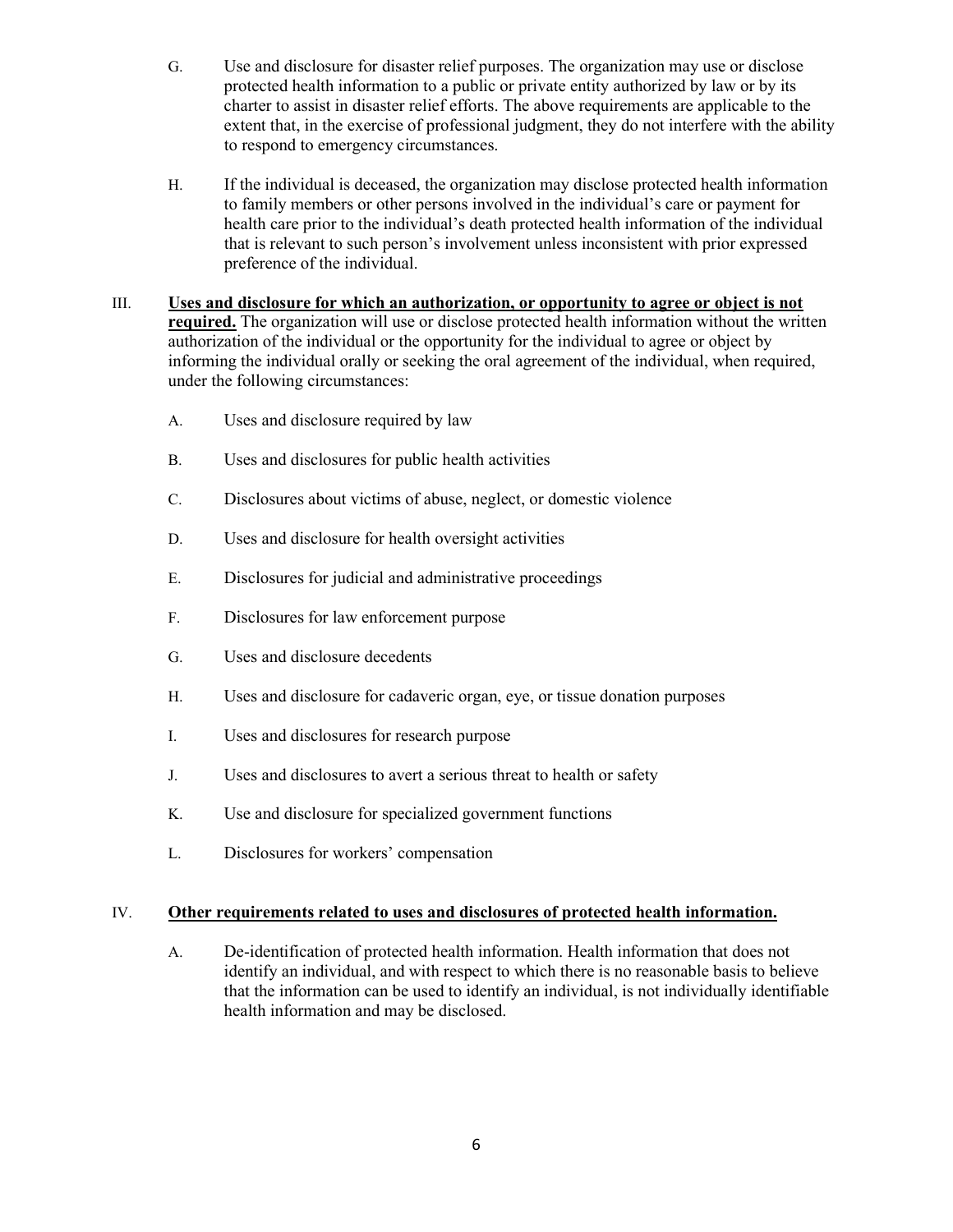- B. The organization will establish policies and procedures that establish persons or classes of persons, as appropriate, in its workforce who need access to protected health information to carry out their duties, the category or categories of protected health information to which access is needed, and any conditions appropriate to such access, consistent with the principle that staff will have access to minimally necessary information only.
- C. When requesting protected health information from others, the organization will limit any requests to those that are reasonably necessary to accomplish the purpose for which the request is made. For requests that are made on a routine basis, the organization will develop and implement policies and procedures that limit the protected health information requested to the amount reasonably necessary to accomplish the purpose for which the request is made. The organization will not use, disclose, or request the entire medical record, except when the entire medical record is specifically justified the amount that is reasonably necessary to accomplish the purpose of the use, disclosure, or request.
- D. The organization will use and disclose protected health information for marketing purposes consistent with authorization to use or disclose PHI for marketing purposes. If the marketing involves any direct or indirect remuneration to the organization from a third party, the authorization will include a statement to this effect. "Marketing" means to make a communication about a product or service that encourage the recipients of the communication to purchase or use the product or service. Marketing, however, does not include promotional gifts of nominal value or face-to-face communication encounters between the organization and an individual. In addition, marketing does not include communications to individuals about:
	- 1. The participating providers and health plans in a network, the services offered by a provider, or the benefits covered by a health plan;
	- 2. The individual's treatment; or
	- 3. Case management or care coordination for that individual; or directions or recommendations for alternative treatments, therapies, health care providers, or settings of care to that individual.
- E. The organization will use and disclose protected health information for fundraising purpose consistent with applicable requirements.
- F. The organization will not sell protected health information without authorization and unless it complies with all applicable requirements.
- G. The organization may use of disclose protected health information to a Business Associate or institution related foundation for the purpose of raising funds for its own benefit, including demographic information, dates of service, treating physician, outcome information and health insurance status consistent within the organization's Notice of Privacy Practices.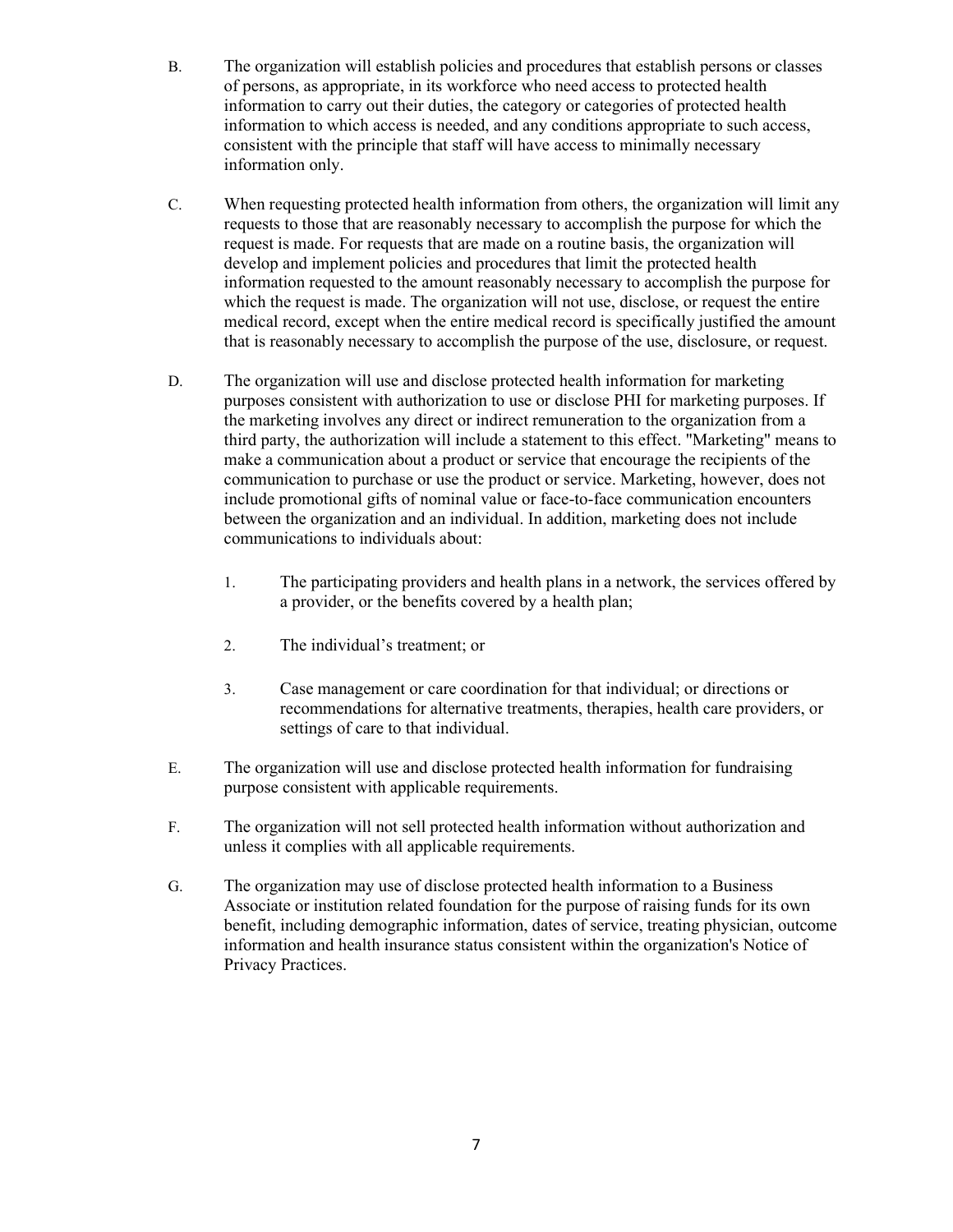- H. Prior to disclosure consistent with this policy and procedure, the organization will verify the identity of a person requesting protected health information and the authority of any such person to have access to protected health information, if the identity or authority of such person is not already known to the organization. The organization will also obtain any documentation, statement, or representation, whether oral or written, from the person requesting the protected health information when such documentation, statement, or representation is a condition of disclosure consistent with this policy and procedure.
- V. **Notice of privacy practices.** An individual , except for an inmate of a correctional institution, has a right to adequate notice of the uses and disclosures of protected health information that may be made by this organization, and of the individual's rights the organization' s legal duties with to protected health information. The Notice of privacy practices that will be provided to individuals who receive services from this organization is attached to this policy and procedure. The organization will promptly revise and distribute its Notice whenever there is a material change to the uses or disclosures, the individual's rights, the organization's legal duties, or other privacy practices stated in the Notice. Except as required by law, a material change to any term of the Notice may not be implemented prior to the effective date of the Notice in which such material change is reflected. If the organization has a direct treatment relationship with individual, a copy of this Notice must be provided no later than the date of the first service delivery, including service delivered electronically. The organization will obtain written acknowledgment of receipt of this Notice. If an individual refuses to sign or otherwise fails to provide an acknowledgement, the organization will document its good faith efforts to obtain the acknowledgement and the reason why the acknowledgment was not obtained. The Notice must also be posted on the premises of the organization. The organization will document compliance with the notice requirements by retaining copies of Notice provided, acknowledgements, and documentation of good faith efforts to obtain such acknowledgments.
- VI. **Right of an individual to request restriction of uses and disclosures.** Individuals are permitted to request that the organization further restrict the uses or disclosure of protected health information to carry out treatment, payment, or health care operations. The organization is not required to agree to such requested restrictions unless the protected health information pertains solely to health care items or services for which individuals have paid the organization in full. Restrictions to which the organization agrees must be documented. Agreements for further restrictions, however, may be terminated under applicable circumstances.
- VII. **Confidential communications requirements.** The organization will permit individuals to receive communications of protected health information from the organization by reasonable alternative means or at alternative locations, but only if the individual clearly states that disclosure could endanger the individual and the request is in writing. The organization may condition such reasonable accommodations of individuals' requests on information as to how payment will be handled, and specification of an alternative address other method of contact. The organization will not require an explanation of the basis for such requests as a condition of providing communications on the above basis.
- VIII. **Access to protected health information.** Individuals have the right to access, inspect, and obtain copies of protected health information about the individual for as long the information is maintained in a designated record set, except for psychotherapy notes and information compiled in reasonable anticipation of or for use in a civil, criminal, or administrative action or proceeding in the form and format requested by individuals. Protected health information will be sent to other persons designated by individuals at their requests. The organization may deny individuals access without providing the individual an opportunity for review under applicable circumstances. Access may be denied with a right of review of the grounds of the denial when: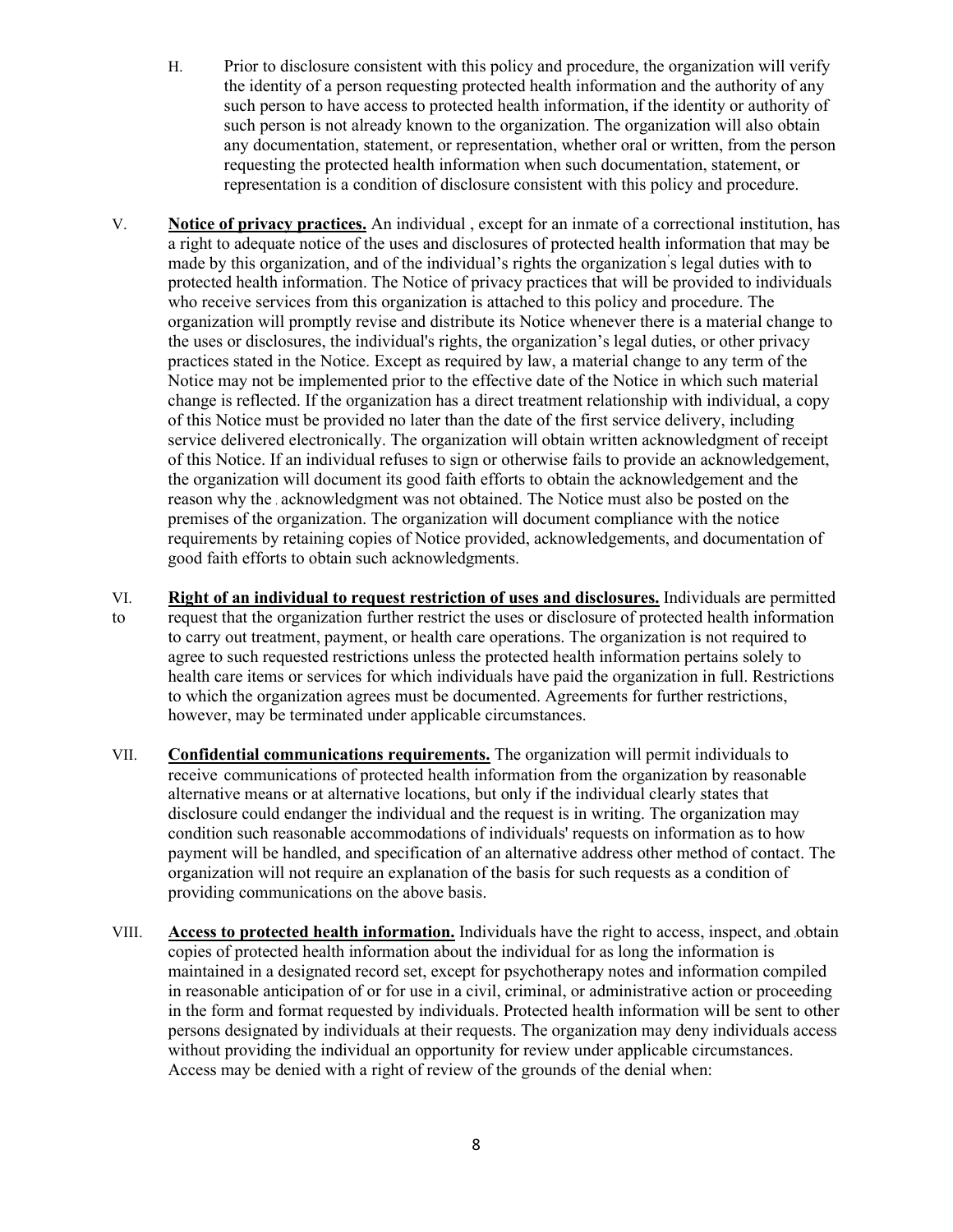- A. A licensed health care professional has determined, in the exercise of professional judgment, that the access requested likely to endanger the life or physical safety of the individual or another person
- B. The information makes reference to another person and access may cause substantial harm to that person
- C. Information requested by a personal representative is likely to case substantial harm to the individual

 Denials of access requiring review must be examined by a reviewing official, i.e. a licensed health care professional who is designated by the organization to review the denial and who did not participate in the original decision to deny access. Request for access must be in writing and the organization will inform patients of this requirement. The organization will act on a request for access no later than thirty (30) days after receipt of a request or within sixty (60) days when information requested is not maintained on site. The organization may take an additional thirty (30) days to respond to request for access if the organization provides individuals with written statements of the reasons for the delay and the date by which the organization will complete its action the request within the initial thirty (30) day period. The organization will charge a reasonable, cost-based fee in order to supply copies of information, including the cost of supplies and labor of copying, postage, and preparation of a summary in lieu of supplying the information.

- IX. **Denials of access to protected health information.** Denials of requests must be in writing and must include:
	- A. The basis of the denial
	- B. An explanation of the individual's right to review of the denial, if applicable
	- C. A description of how the individual may complain to the organization or the Secretary
	- D. The name, title, and telephone number of the contact person or office at the organization
	- E. Where to direct the individual's request if the information is not maintained by the organization

Denials be promptly referred for review, as described, within a reasonable period of time. Individuals will receive written notice of the determinations of reviewing officials.

#### X. **Right to amend.**

- A. An individual has the right to ask the organization, in writing; to amend health information for as long as the protected health information is maintained in a designated record set. The organization will inform individuals in advance of the requirement that such requests must be in writing and must include a reason to support the requested amendment. The organization will deny such requests if:
	- 1. The information was not created by the organization, unless the individual provides a reasonable basis to believe that the originator is no longer available to act on the requested amendment
	- 2. The information is not part of the designated record set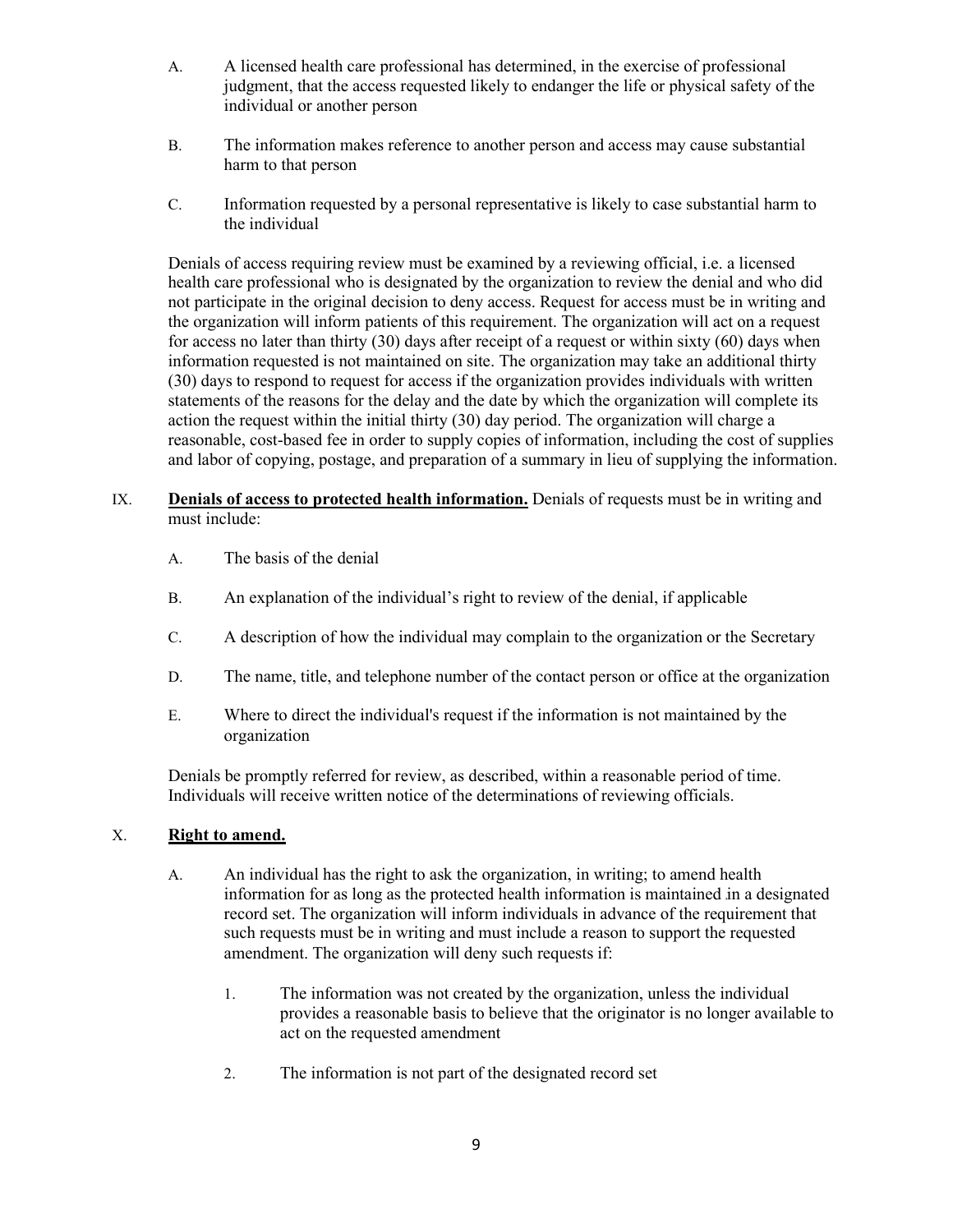- 3. The information would not be available for inspection under applicable requirements
- 4. The information is accurate and complete
- B. Requests for amendment must be maintained in the individual's desgnated record set. They must be acted upon within thirty (30) days, except that the organization may extend the time for such action by no more than thirty (30) days if the individual is provided with a written explanation of the for the delay and the date by which the organization will complete its action on the request within the initial thirty (30) day period. Denials of requests for amendments be in writing and must include:
	- 1. The bass for the denial
	- 2. A statement that the individual has the right to submit a written statement disagreeing with the denial and how the individual may file such a statement
	- 3. A statement that the individual has the right to submit a request that the request for amendment be included with any future disclosures
	- 4. A description of how the individual may file a complaint with the organization, including the name or title and telephone number of the contact person or office designated, as described above

The organization will permit the individual to submit a written statement disagreeing with the denial within time limits established by the organization. Statements submitted by individuals will be included with future disclosures of the information. The organization may, at its discretion, prepare a written rebuttal to the individual's statement of disagreement. If the organization accepts the requested amendment, in whole or in part, it must make the amendment, inform the individual, and inform others who have received the protected health information. The organization will document the titles of persons or offices responsible for receiving and processing requests for amendments by individuals and retain the documentation, as indicated below.

#### XI. **Accounting and disclosures of protected health information.**

A. Right to an accounting of disclosures of protected health information. Individuals have the right to receive a written accounting of disclosures of protected health information by the organization in the six (6) yeas; or such shorter time period, at the request of the individual; prior to the date on which the accounting is requested consistent with applicable exceptions, including disclosures made consistent with an authorization and incidental disclosure.

The written accounting shall include:

- 1. The date of the disclosure
- 2. The name of the entity or person who received the protected health information
- 3. The address of the who received the protected health information, if known
- 4. A brief description of the protected health information disclosed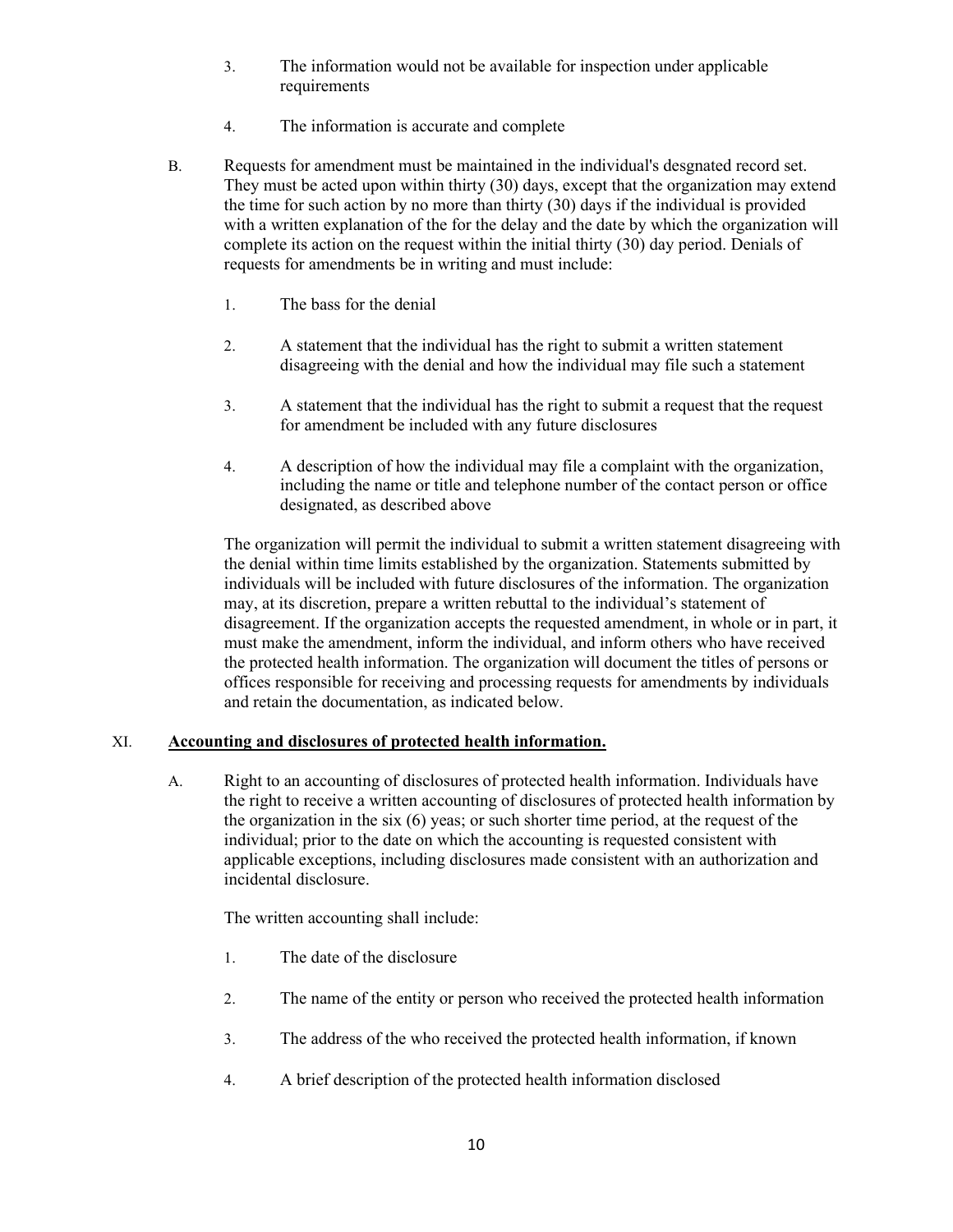- 5. A brief statement of the purpose of the disclosure that reasonably informs the individual of the basis for the disclosure or, in lieu of such statement a copy of the individual's written authorization or a copy of a written request for disclosure
- B. Accountings must be provided within sixty (60) days of receipt of a request, except that the organization may extend the time period for providing the accounting by thirty (30) days, so long the organization provides the individual with a written statement of the reasons for the delay and the date by which the covered entity will provide the accounting within the initial thirty (30) day time period. The organization will charge a reasonable cost-based fee for each request for an accounting after the first request within a twelve (12) month period. The organization will notify individuals in advance of the fee and provide the individual with opportunity to withdraw or modify the request in order to avoid or reduce the fee. The organization will retain copies of written accountings provided to individuals. The organization will document the titles of the persons or offices responsible for receiving and processing requests for an accounting by individuals.

#### XII. **Notification of Breaches.**

- A. Definitions
	- 1. **Breach** means the acquisition, access, use, or disclosure of protected health information in a manna not permitted by this Policy that compromises the security or privacy of protected health information. Breach does not include the following:
		- a) Any intentional acquisition, access, or use of protected health information by a workforce member or person acting under the authority of a covered entity or a business associate, if such acquisition, access, or use was made in good faith and within the scope of authority and does not result in further use or disclosure in a manner not permitted by this Policy.
		- b) Any inadvertent disclosure by a person who is authorized to access protected health information at a covered entity or business associate to another person authorized to access protected health information at the sane covered entity or business associate or organized health care arrangement in which the covered entity participates and the information a result of such disclosure is not further used or disclosed in a manner not permitted by this Policy.
		- c) A disclosure of protected health information in which a covered entity or business associate has a good faith belief that an unauthorized person to whom the disclosure was made would not reasonably have been able to retain such information.
	- 2. **Compromises the security or privacy of protected health information.** A use or disclosure of protected health information that does not include identifiers, date of birth, and zip code does not compromise the security or privacy of protected health information.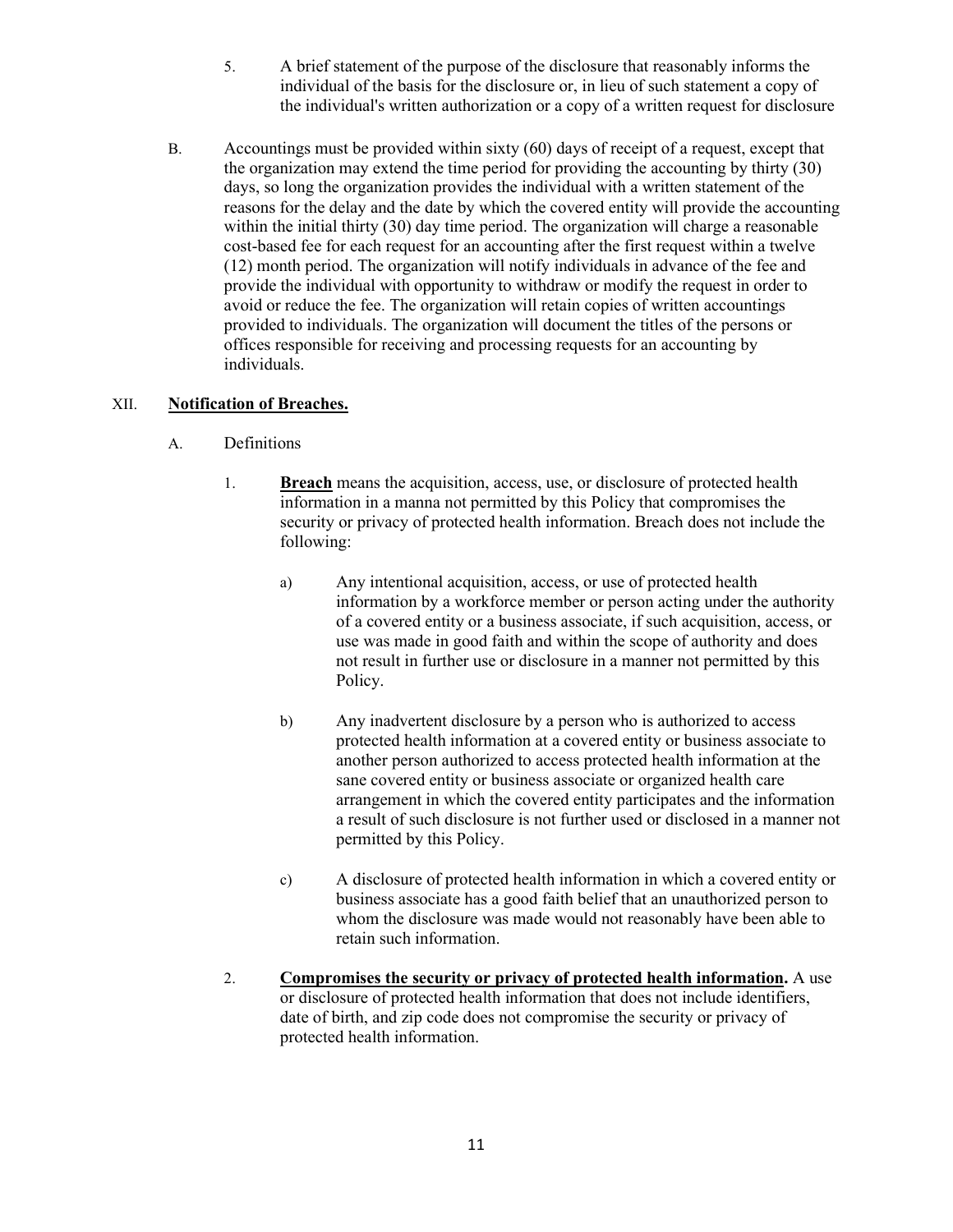- 3. **Unsecured protected health information** means protected health information that is not rendered unusable, unreadable, or indecipherable to unauthorized individuals through the use of a technology or methodology specified by the Secretary in guidance that appears on the HHS website.
- B. Notification to individuals.
	- 1. The organization will, following discovery or a breach of unsecured protected health information, notify each individual whose unsecured protected health information has been or is reasonably believed by the Provider to have been accessed, acquired, used, or disclosed a result of such breach.
	- 2. A breach shall be treated as discovered on the first day on which such breach is known to the organization or, by exercising reasonable diligence, would have been known to the organization. The organization shall be deemed to have knowledge of a breach if such breach is known, or by exercising reasonable diligence would have been known, to any person, other than the person committing the breach, who is a workforce member or agent of the organization.
	- 3. The organization shall give notice to individuals without unreasonable delay and in no case later than sixty (60) calendar days after discovery of a breach.
	- 4. Notification shall be written in plain language and shall include, to the extent possible:
		- a) A brief description of what happened, including the date of the breach and the date of discovery of the breach, if known
		- b) A description of the types of unsecured protected health information that were involved in the breach, such as whether full name, social security number, date of birth, home address, account number, diagnosis; disability code, or other types of information were involved.
		- c) Any steps individuals should take to protect themselves from potential harm resulting from the breach.
		- d) A brief description of what the organization is doing to investigate the breach, to mitigate harm to individuals, and to protect against any further breach.
		- e) Contact procedures for individuals to ask questions or learn additional information that shall include a toll-free telephone number, an e-mail address, Web site, or postal address.
	- 5. Notification shall be provided in the following form: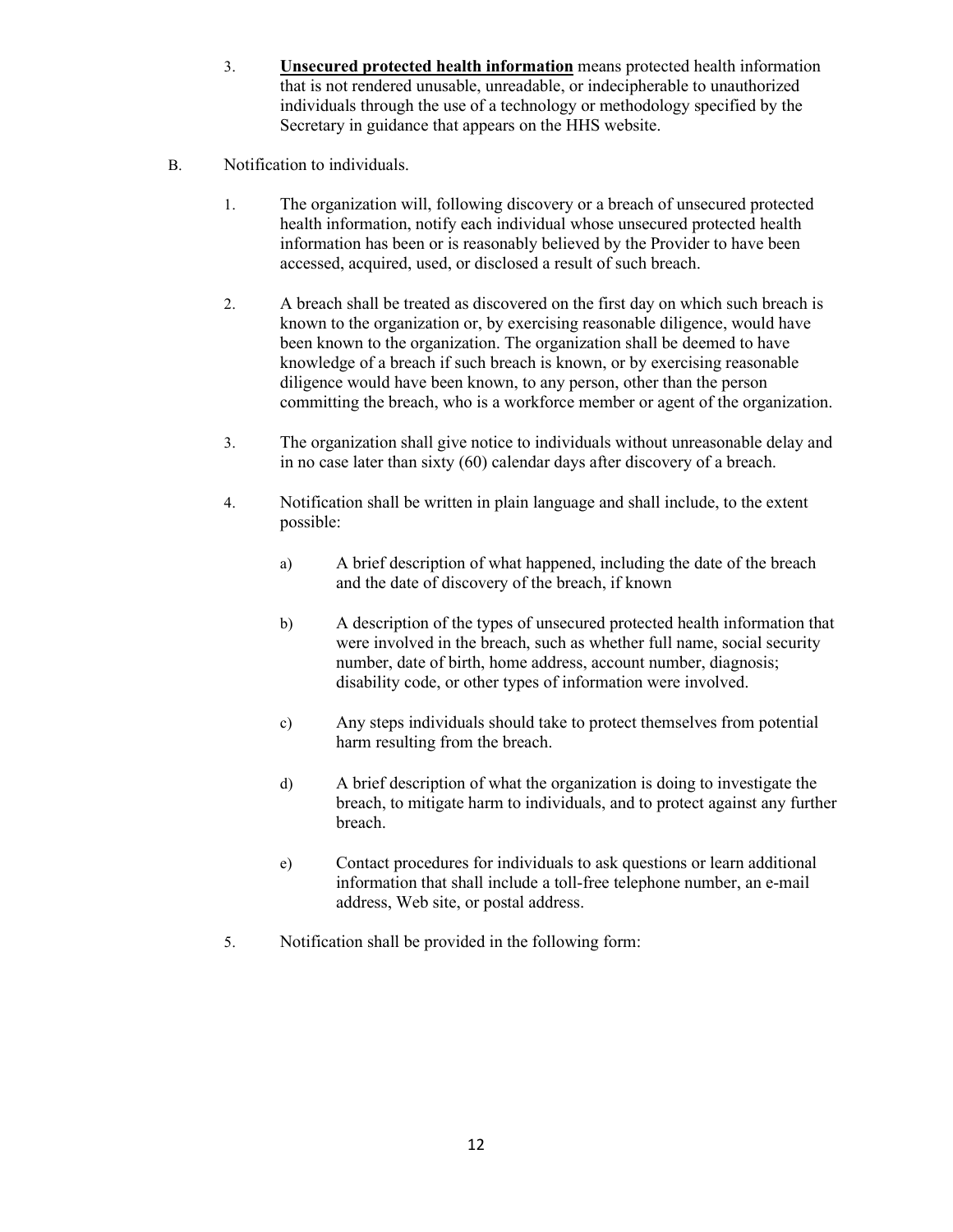a) **Written notice** - Written notification by first-class mail to the individual the last known of the individual or, if the individual agrees to electronic notice and such agreement has not been withdrawn, by electronic mail. If the organization knows that the individual is deceased and has the address of the next of kin or personal representative, the organization will give notice to either the next of kin or personal representative of the individual. Notification may be provided in one or more mailings as information is available.

- b) **Substitute notice** If there is insufficient or out-of-date contact information that precludes written notification to individuals, a substitute form of notice reasonably calculated to ræch individuals shall be provided. Substitute notice will not be provided when there is insufficient or out-of-date contact information that precludes written notification to next of kin or personal representatives.
	- (1) If there is insufficient or out-of-date contact information for fewer than ten (10) individuals, then such substitute notice may be provided by an alternative form of written notice, by telephone or other means.
	- (2) If there is insufficient or out-of-date contact information for ten (10) or more individuals, then such substitute notice shall:
		- (a) Be in the form of either a conspicuous posting for a period of ninety (90) days on the home page of the organization website or conspicuous notice in major print or broadcast media in geographic areas where the individuals affected by the breach likely reside.
		- (b) Include a toll-free phone number that remains active for at least ninety (90) days that individuals can use to obtain information about whether an individual's unsecured protected health information may be included in the breach.
- c) **Urgent notice** In any case deemed by the organization to require urgency because of possible imminent misuse of unsecured protected health information, the organization may provide information to individuals by telephone or means, as appropriate, in addition to notice provided consistent with this Policy.
- C. Notification to the media
	- 1. If a breach of unsecured protected health information involves more than five hundred (500) individuals in a state or jurisdiction, the organization shall, following discovery of the breach, notify prominent media outlets serving the state or jurisdiction.
	- 2. The organization will provide notice without unreasonable delay and in no case later than sixty (60) calendar days after discovery of a breach.
	- 3. The notification shall meet the requirements of Paragraph B.4. above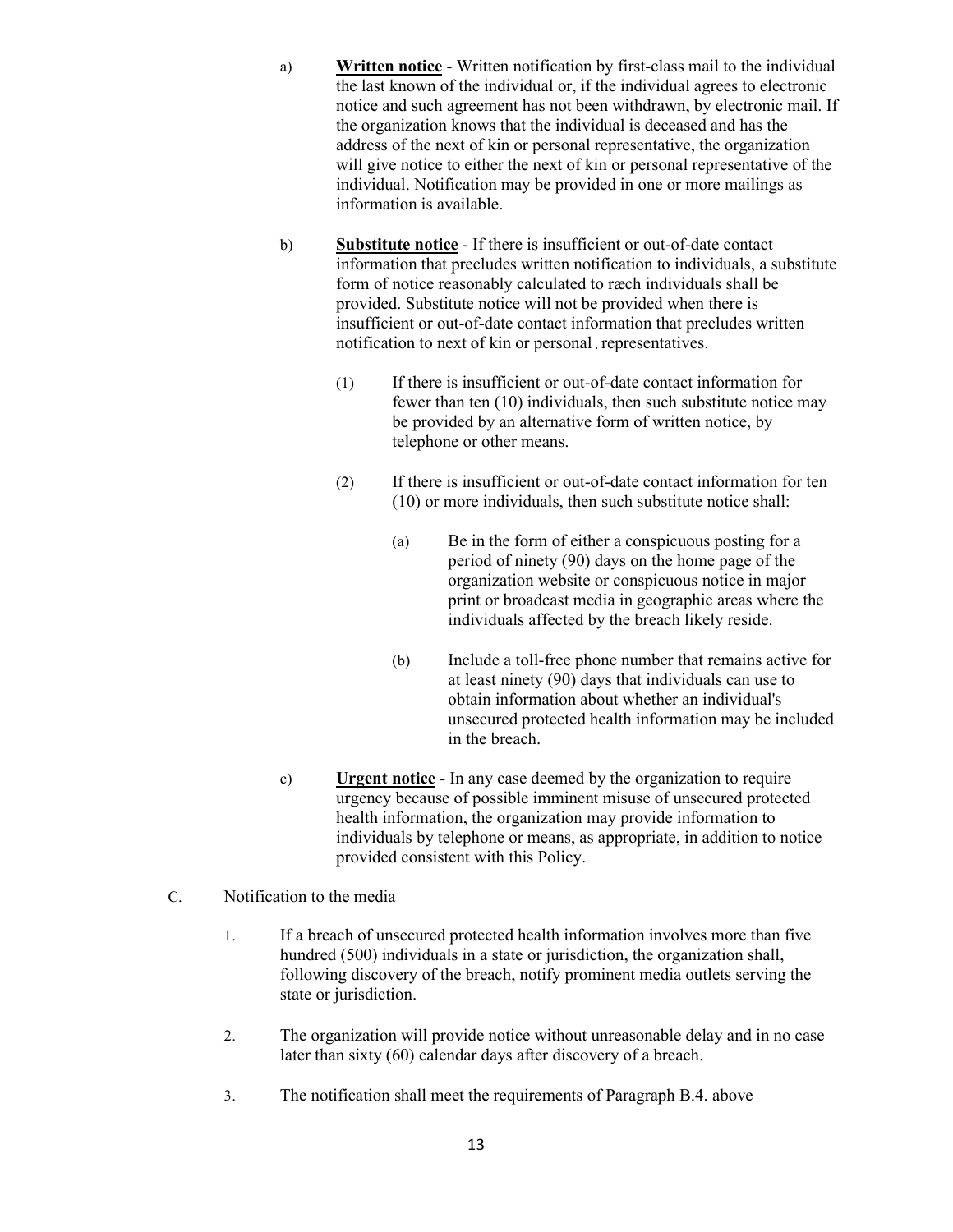- D. Notification to the Secretary
	- 1. If breaches involve five hundred (500) or more individuals the organization will notify the Secretary contemporaneously with notice to individuals in the manner specified on the HHS website.
	- 2. If breaches involve fewer than five hundred (500) individuals, the organization will maintain a log or other documentation of such breaches. The organization will notify the Secretary of such breaches within Sixty (60) calendar days of the end of the calendar year in which the breaches occurred in the manner specified on the HHS website.
- E. Notification by business associates.
	- 1. Business associates of the organization are required to notify the organization of all breaches of unsecured protected health information within sixty (60) calendar days of discovery.
	- 2. Business associates shall include, to the extent possible, identification of each individual whose protected health information has been breached in notifications to the organization.
	- 3. Business associates shall provide the organization with information that the organization is required to provide to individuals when notification is given to the organization or promptly thereafter as information available.
- F. Law enforcement delay.
	- 1. If a law enforcement official states to the organization or business associate that a notification, notice, or posting required under this subpart would impede a criminal investigation or cause damage to national security, the organization or busines associate shall:
		- a) If the statement is in writing and specifies the time for which a delay is required, delay such notification, notice, or posting for the time period specified by the official; or
		- b) if the statement is orally, document the statement, including the identity of the official making the statement, and delay the notification, notice, or posting temporarily for no longer than thirty (30) days from the date of the oral statement, unless a written statement is submitted during that time.

#### XIII. **Administrative requirements**

A. Personnel designations. The organization will designate a privacy official who is responsible for the development and implementation of the policies and procedures of the organization.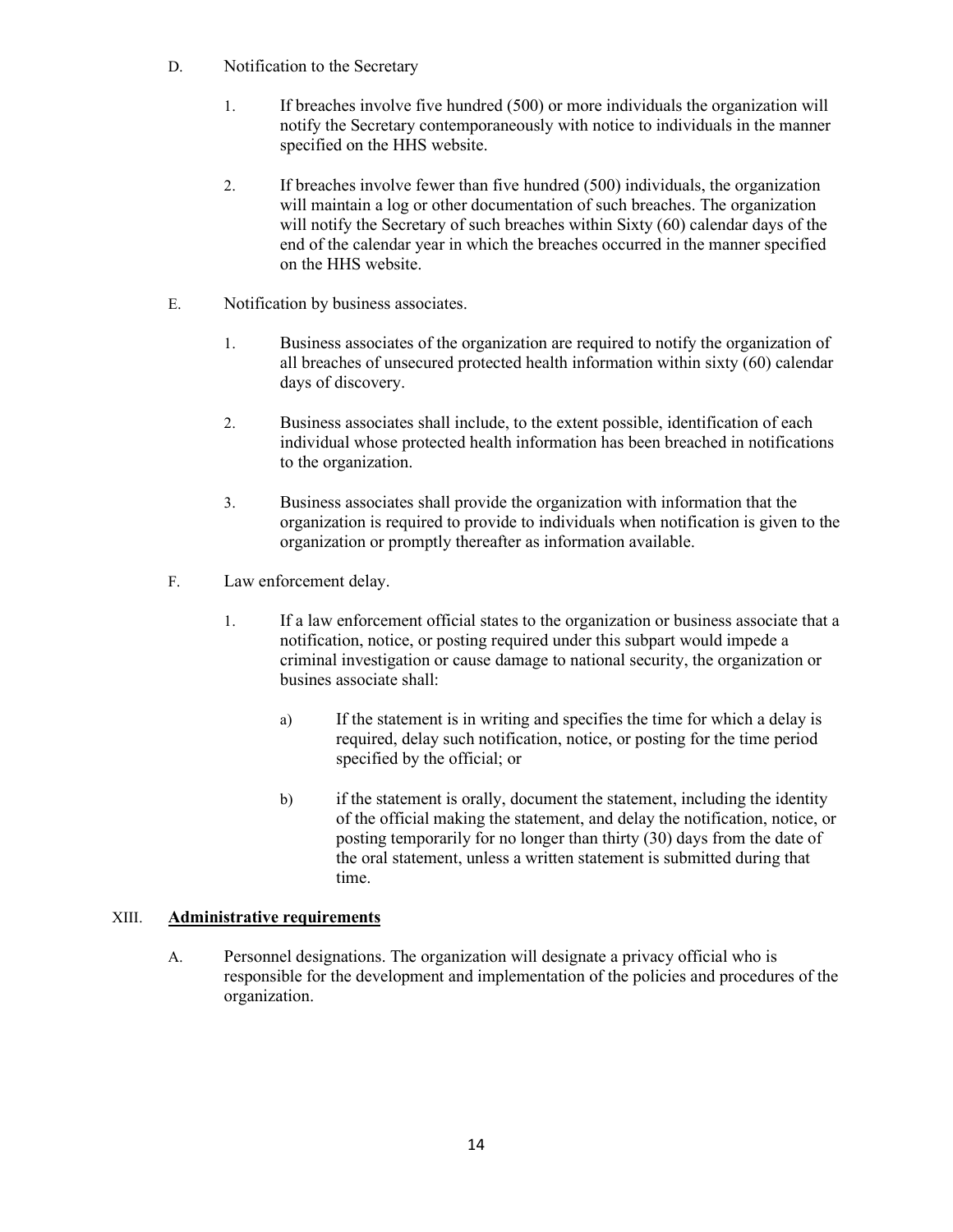- B. Training. The organization will train all members of its workforce on these policies and procedures and will train all new employees within a reasonable time period after the person joins the organization's workforce. The organization will also provide training when there are material changes in these policies and procedures. The organization will maintain documentation of training activities.
- C. Safeguards. The organization will establish and maintain appropriate administrative, technical, and physical safeguards to protect the privacy of protected health information.
	- 1. Complaints to the organization. The organization will establish and maintain process for individuals to lodge complaints concerning these policies and procedures. Such complaints will be documented.
	- 2. Sanctions. The organization will discipline members of its workforce for violations of these policies and procedures, consistent with the organization' s policy on progressive discipline.
	- 3. Mitigation. The organization will mitigate, to the extent practicable, any harmful effect that is known to the organization of a use or disclosure of protected health information in violation of these policies and procedures or applicable requirements.
	- 4. Refraining from intimidating or retaliatory acts. The organization will not intimidate, threaten, coerce, discriminate against, or take other retaliatory action against individuals and others in relation to compliance with HIPAA privacy requirernents.
	- 5. Waver of rights. The organization will not require individuals to wave their rights under these policies and procedures.
	- 6. Policies and procedure. The organization will maintain these policies and procedures consistent with applicable requirements
	- 7. Documentation. The organization will maintain copies of all required written communications in order to demonstrate compliance with applicable standards.
	- 8. Retention. The organization will retain required documentation for a period of six (6) years from the date of its creation or the date when it last was in effect, whichever is later.
	- 9. Submission of compliance reports. Compliance reports will be submitted to the Secretary as required.
	- 10. Cooperation with complaint investigations and compliance reviews. The organization will cooperate with the Secretary if an investigation or compliance review of these policies and procedures and the organization's practices is undertaken.